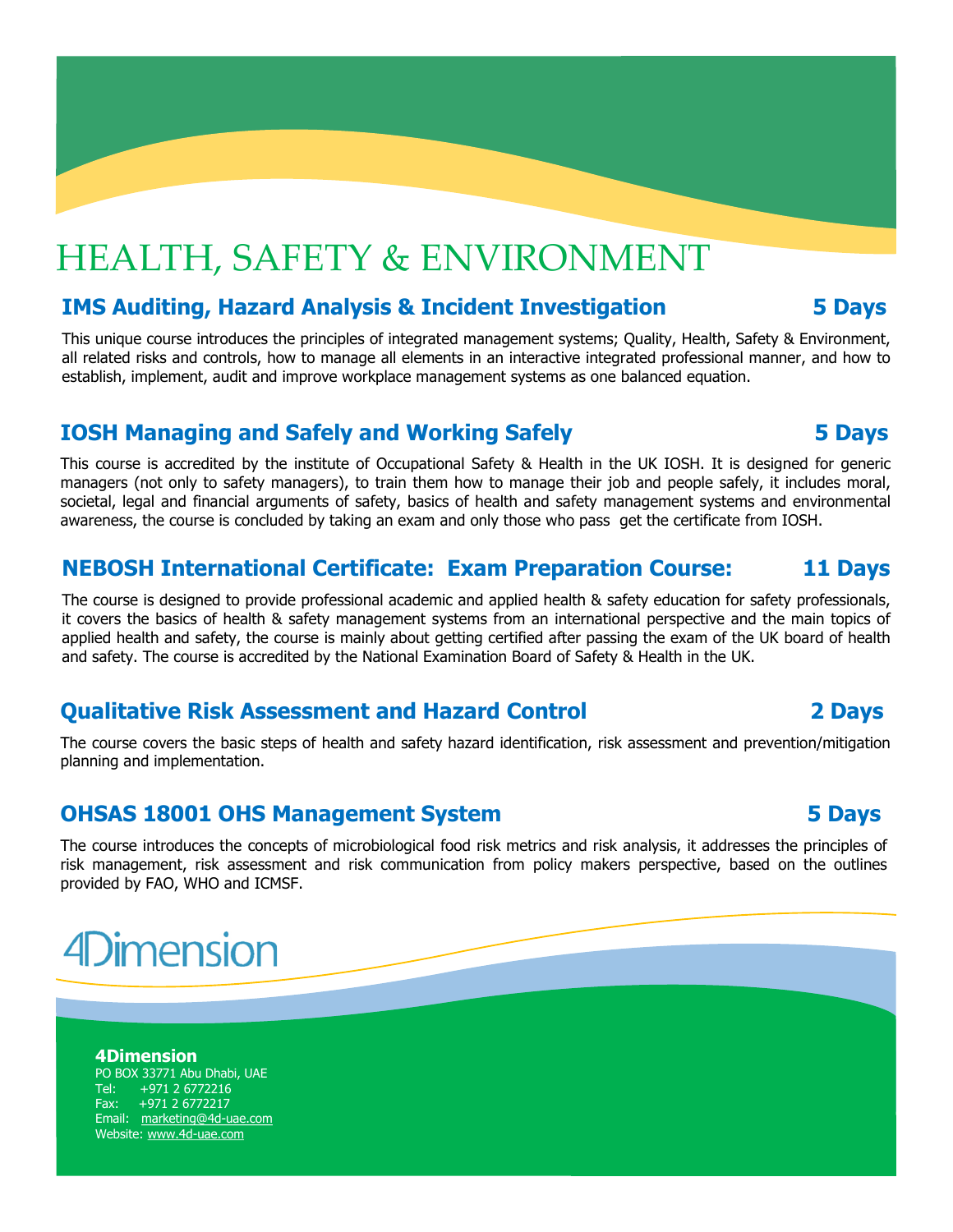# **4Dimension**

### **Food Safety Management/HACCP CIEH Level 3 & 4 5 Days**

This course provides the foundation of Food Safety Management System and the basics of the HACCP (Hazard Analysis & Critical Control Point) principles based on the Codex requirement, the course is concluded by an assignment that participants have to do successfully in order to get the certificate. Basics of food safety hazards and control and the implementation of HACCP in catering are covered thoroughly. This course is accredited by CIEH in the UK.

### **Food Sampling for Catering & Food Control Authorities 3 Days**

The course provides basic knowledge of food safety hazards, food shipments inspection, roles of inspectors at entry points, microbiological food sampling plans, food sampling collection techniques and communication with central analytical labs.

## **Food Safety Management System Auditing (ISO 22000/HACCP) 5 Days**

The course addresses the foundations of international food safety management system ISO 22000, PAS 220 and HACCP, it covers the main steps of the management system auditing process and provides knowledge and practice of the

## **Food Borne Outbreak Investigation & Epidemiology 3 Days**

The course covers thoroughly food safety and hygiene hazards and controls, basics of emergency response and management of food borne outbreak and food poisoning emergencies, basics of investigation, epidemiological analysis and hypothesis formation that help identifying the root cause of food borne outbreaks incidents.

### **Food Premises Risk Based Inspection 5 Days**

The course addresses thoroughly the main food hazard categories, risk assessment and control plans, basics of food premises inspections, check lists, risk based perspectives, roles and responsibilities of inspectors and the competencies needed, the basics of writing food safety premises inspection reports are covered and practiced well.

### **Food Risk Analysis & Risk Based Metrics 5 Days**

The course introduces the concepts of microbiological food risk metrics and risk analysis, it addresses the principles of risk management, risk assessment and risk communication from policy makers perspective, based on the outlines provided by FAO, WHO and ICMSF.

**4Dimension** PO BOX 33771 Abu Dhabi, UAE Tel: +971 2 6772216 Fax: +971 2 6772217 Email: [marketing@4d-uae.com](mailto:marketing@4d-uae.com) Website: [www.4d-uae.com](http://www.4d-uae.com)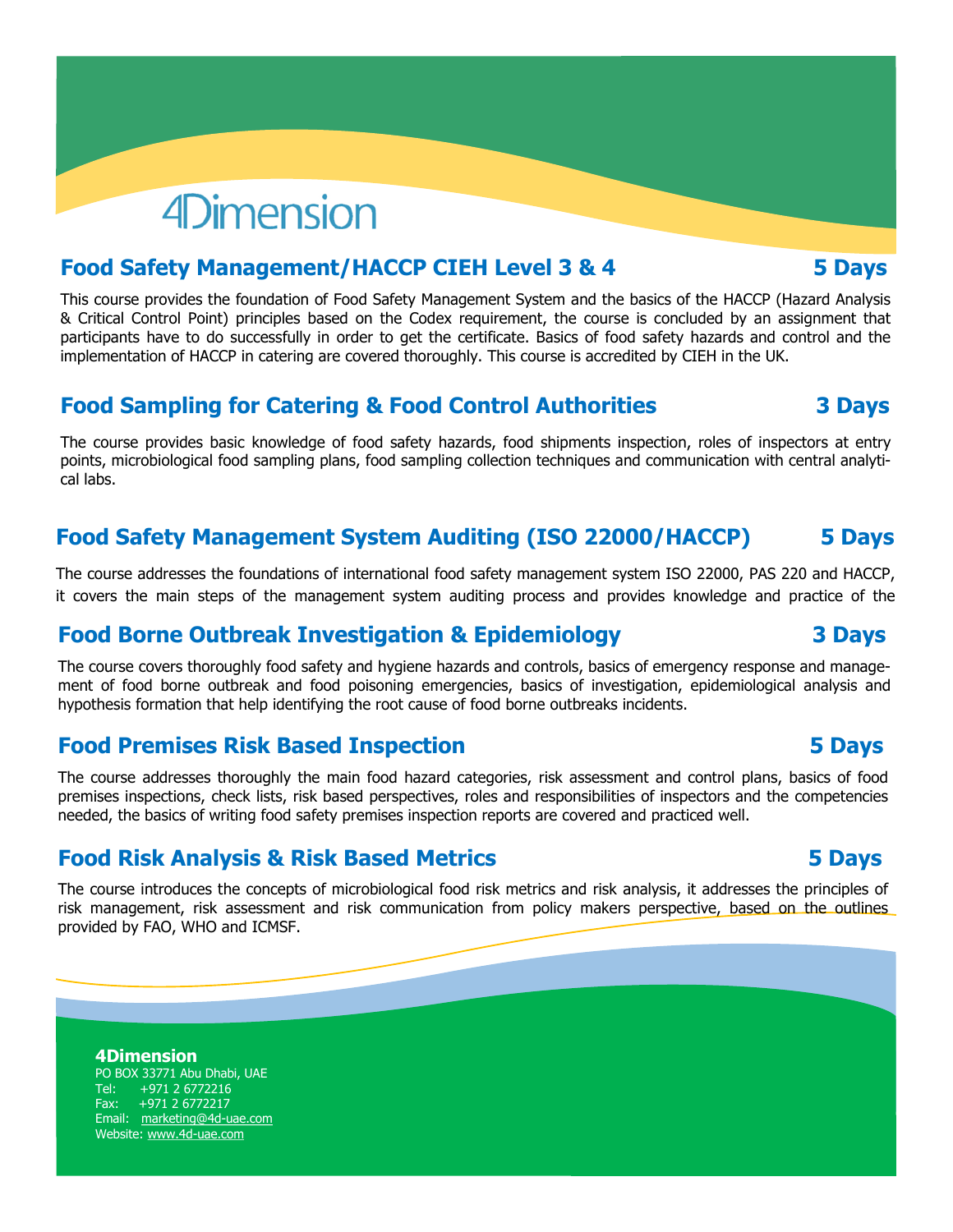# MORE FOOD COURSES:

| Title of the training program                  | عنوان البرنامج التدريبى                                                     |
|------------------------------------------------|-----------------------------------------------------------------------------|
| Advanced Food Safety & Hygiene                 | برئامج تَدريبي في سلامة الأغذية (مستَرى متقدم)                              |
| HACCP level 3 in catering CIEH                 | نظام تحليل المخاطر و التحكم في النقاط الحرجة<br>(الهاسب) لقطاع خرمان الغزاء |
| Food Safety for Managers level 4               | نظم إدارة سلامة الأغذية للمديرين فئ قطاع خدمات                              |
| (catering) CIEH                                | الغذاء                                                                      |
| Food Sampling for food inspectors              | أساليب أخذ عينان الغذاء لمفتشى الأغذية                                      |
| Food Risk Analysis for Food Control            | نظم تحليل المخاطر للعاملين في مجال الرقابة على                              |
| <b>Authorities</b>                             | الأغذية                                                                     |
| Food Risk Based Inspection                     | أساليب التفتيش على الأغذية المبنية على تحليل المخاطر                        |
| Food borne Outbreak Incidents<br>Investigation | دراسة أساليب التحقيق في حوادث التسمم الغذائي                                |
| Basics of Food Safety for Food Handlers        | أساسيان سلامة الغزاء للعاملين في مجال خرمان                                 |
| (one day)                                      | الغذاء (يوم واحد)                                                           |
| Food Microbiological Risk Assessment           | تقبيم المخاطر الميكروبيولوجية فى سلامة الأغذية                              |
| Food Safety Management System Auditing         | التَّدَّقِيقَ في نظم إدارةَ سلامةَ الأَعْذِيةَ (بِناء على ايرُو             |
| (Based on ISO 22000 & PAS 220)                 | ۲۲۰۰۰ و بنوره)                                                              |
| Food Safety Leadership for Managers            | المهارن القيادية لمديرين و مشرفين سلامة الأغذية                             |
| Behavior Based Food Safety & Food              | دراسة تطوير ثقافة سلامة الأغذية المبنية على السلول                          |
| <b>Safety Culture</b>                          | للعاملين في مجال الأغذية                                                    |
| International Code of practice for Food        | التوصيات الرواية لسلامة الأغذية المبنية على الكويكس و                       |
| Hygiene (CAC/RCP)                              | اشتراطان منظمة الصحة العالمية                                               |
| Food Safety & HACCP for Oil & Gas              | نظم سلامة الأغذية و الهاسب للعملين في قطاع البترول                          |
| Industries (OGP guidelines)                    | و الغاز                                                                     |
| Health & Safety for Food inspectors &          | الصحة و السلامة المهنية للمفتشين و العاملين في مجال                         |
| <b>HORECA</b> industries                       | سلامة الأغذية                                                               |

# **4Dimension**

#### **4Dimension**

PO BOX 33771 Abu Dhabi, UAE Tel: +971 2 6772216 Fax: +971 2 6772217 Email: [marketing@4d-uae.com](mailto:marketing@4d-uae.com) Website: [www.4d-uae.com](http://www.4d-uae.com)